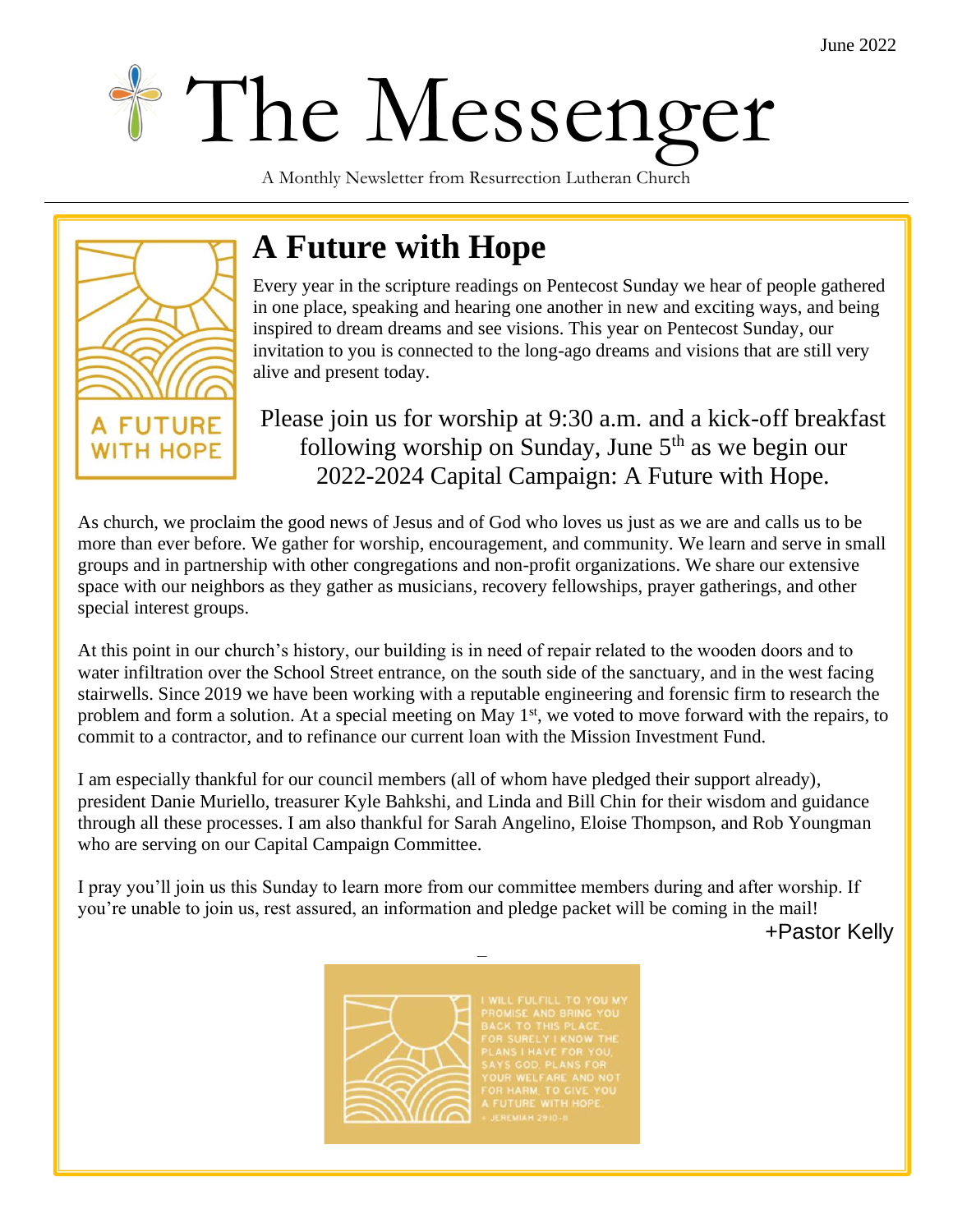

#### **MISSION ENDOWMENT FAIR - SUNDAY, JUNE 12TH 10:30 A.M. – NOON**

We're excited to welcome back representatives from the organizations that received a grant from our Mission Endowment Fund this year! Our first MEF fair was in early March, 2020 and we're thankful to be in-person again!

Chaplain Leslie Hunter from Holy Family Ministries will join us in worship as our guest preacher. He is a dynamic preacher and we're thankful he'll be with us again.



**THE CHICAGO COALITION OF WELCOMING CHURCHES 2022 PRIDE**

This year's theme is Embracing All and Loving Boldly!

*Greetings to our partners and friends!*

**The Chicago Coalition of Welcoming Churches will be marching in this year's pride parade on Sunday, June 26, 2022!**

**The Chicago Coalition of Welcoming Churches is an all volunteer run organization.**

**To ensure our successful presence in the 2022 Pride Parade, please consider joining us for our weekly Pride Planning meetings!**

**Wednesday, June 1, 2022, 6:30 – 7:30 PM, virtually by zoom** 

**Questions - email us at** [info@chicagowelcomingchurches.org](mailto:info@chicagowelcomingchurches.org?subject=From_the_CCWC_Website)

# **BACK-TO-SCHOOL DRIVE FOR HIGH SCHOOL STUDENTS IN NEED**

During June and July, the Stewardship invites you to donate items to high school students who receive their education at the Lawrence Hall therapeutic school. This environment is designed to meet the unique and individual needs of youth whose history or life circumstances mandate that they attend a school other than their Chicago Public home school. It gives them a better chance to thrive and graduate. Some of the most desired items are:

- Scientific Calculators (eg. Casio fx-300ES Plus 2)
- Flash Drives (eg. Mosdart 16GB USB 2.0 flash drive swivel thumb drive zip drive memory stick with Led indicator)
- Index Cards
- Post It Note Pads (3X3)
- Mechanical Pencils

You may place your gift to the students in the offering plate or in the basket located in the room between the sanctuary and parish hall.

Lawrence Hall's Expressive Therapy Program is a recipient of a Mission Endowment Fund grant from Resurrection. To find out more about Lawrence Hall visit their website at lawrencehall.org.

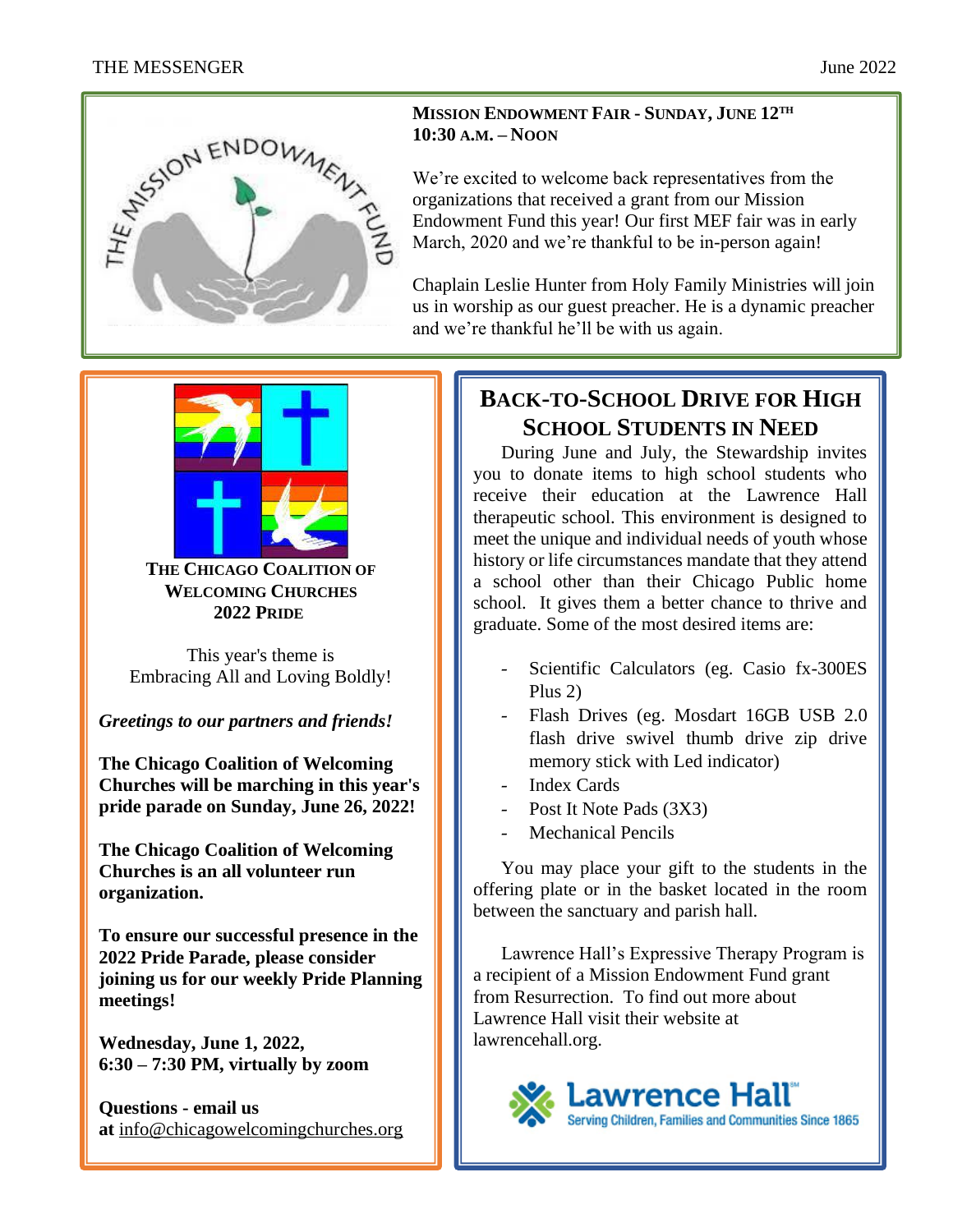## **CONGRATULATIONS TO ALL GRADUATES**

*We give thanks for the accomplishments of these siblings in Christ and pray for God's presence to be felt in their futures!*



#### **CHRISTIAN YOUNGMAN**

I am graduating from Senn High School in June. I will attend Drake University. I plan to study political science and psychology. Some of my favorite memories at Resurrection are attending Sunday school and the RAP summer program.

#### **CADY MCKENZIE**

I am graduating from Jones College Prep and will be attending DePaul University in the fall. I am going to major in Animation. Some of my favorite Resurrection memories are playing basketball and foosball upstairs after the service.

#### **GREGOR MCKENZIE**

Gregor is graduating from Northside College Prep and attending the University of Illinois in Champaign-Urbana.

#### **SEMINARIAN MAEVE SCHURZ**

Maeve graduated from the Lutheran School of Theology at Chicago and is awaiting her first call. She is back home with her parents in Pennsylvania. If you'd like to send her greetings, her address is 415 W. Prospect Ave, North Wales, PA 19454









**CONGRATULATIONS TO THE BERGMAN/HEINZ AND STRYBIS FAMILIES ON THE RECENT BAPTISMS OF SCARLETT AND ADAM. WE CONTINUE TO PRAY FOR YOU ALL IN YOUR LIVES IN CHRIST!**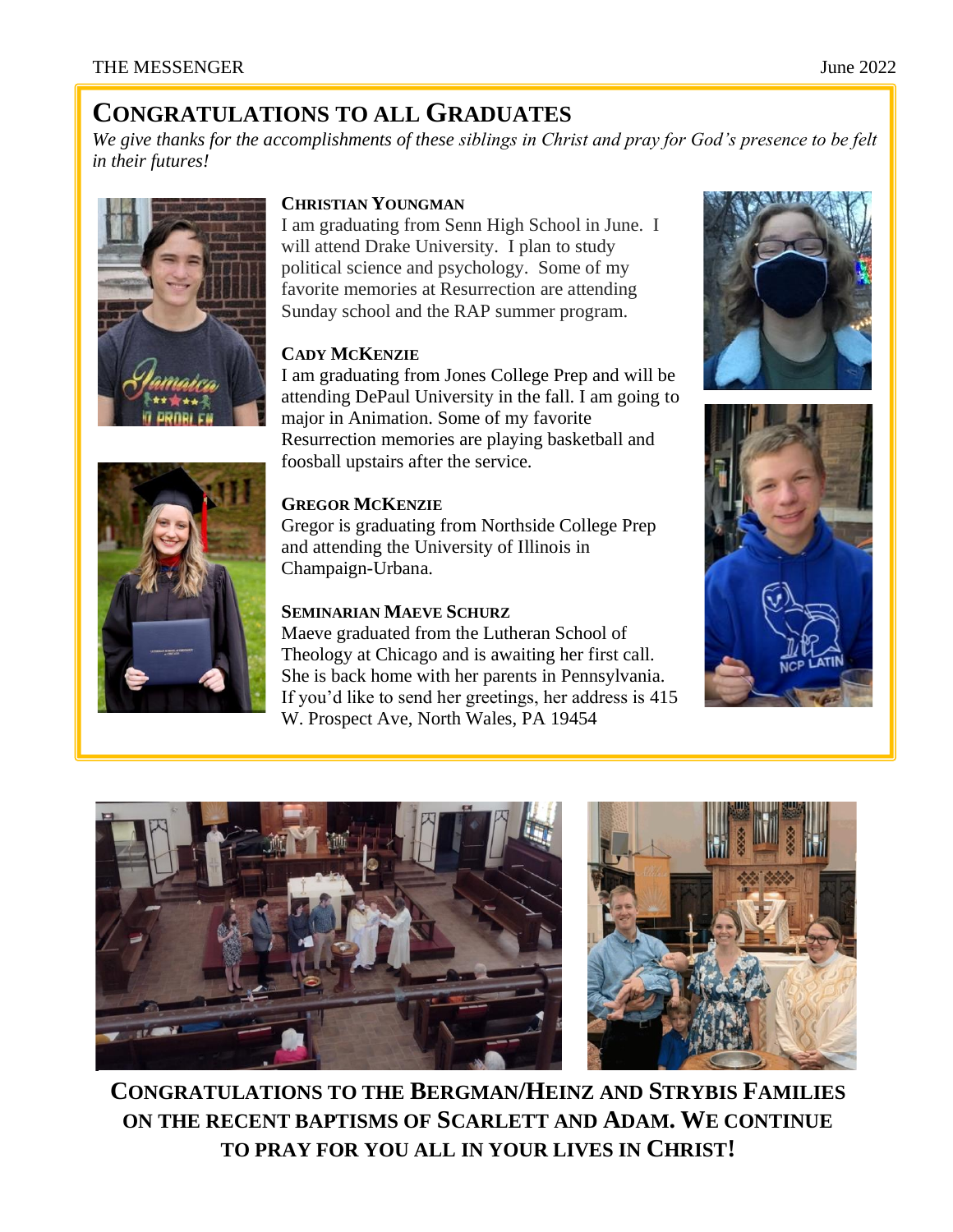#### THE MESSENGER June 2022



30 Ellen Bechthold

If we missed anyone or included someone accidently, please let [the church office](mailto:office@rlclakeview.com?subject=Birthday%20List) know.

**SOLOIST LAURA SMALLEY CONCERT IN JULY**  Soloist Laura Smalley and The Peppermint Patties have a concert coming up in July. The show is July  $31^{st}$  @ 6:30 p.m. at the Venus Cabaret Theater.

For more information or to purchase tickets, please visit: https://www.mercurytheate rchicago.com/thepeppermint-patties



With breath from the Spirit that moved across the waters at creation, God we ask that you grant us **A future with hope.** 

With breath from the Spirit breathed into Adam, God we ask that you grant us **A future with hope.** 

With breath from the Spirit that made dry bones dance, God we ask that you grant us **A future with hope.** 

With breath from the Spirit to help us trust and to serve, to steward and to give, God we ask that you grant us

**A future with hope.** 

#### **YOUNGISH WOMEN'S GROUP**

The RLC Youngish Women (women in their 20's, 30's, & 40's) gather for fellowship, study, and fun. For more information, please contact Sarah Lepp at [sarahclepp@gmail.com.](mailto:sarahclepp@gmail.com) Join the YW on Sunday, June  $12<sup>th</sup>$  for a service project!

#### **MEN'S GROUP**

Starting May 7th, the Men's Group gather in-person (hybrid) at church. Our new schedule will be a hybrid (in-person and Zoom) meeting on the first Saturday of the month and an all Zoom meeting two weeks from that Saturday. For more information, please contact Rick Kline at [rick1749@comcast.net.](mailto:rick1749@comcast.net)

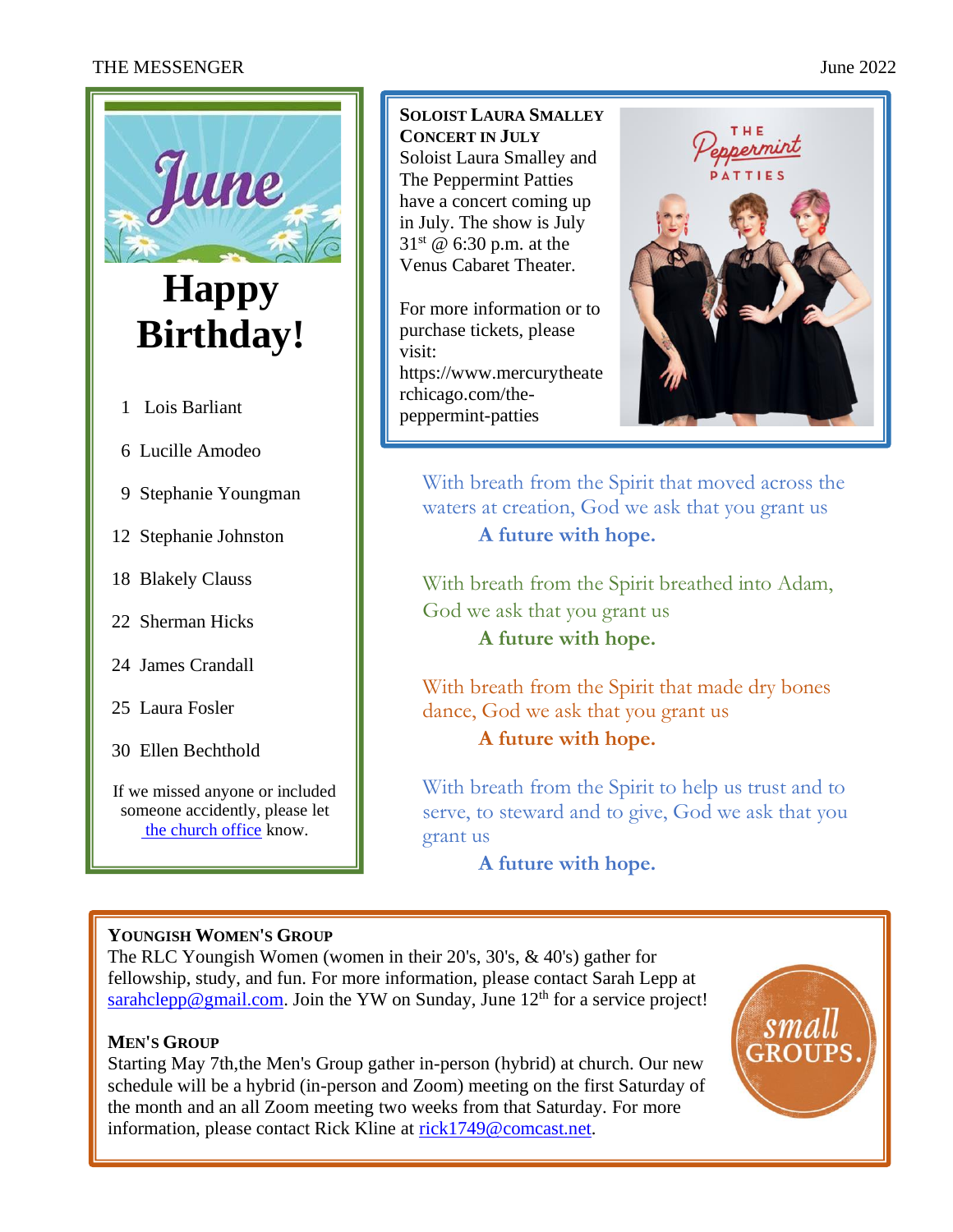Prayers from the RLC Stewardship Team

*These prayers are written or selected by members of our Stewardship Team for use in Sunday worship for the date noted and then for personal prayer in the month after they have been prayed in worship.*

#### **May 1**

God of our Baptism, we thank you for the 'little ones' who are being brought to RLC for the Rite of Baptism this spring. We are also thankful for their parents, sponsors and other family members who will participate in this service. We ask that as they grow, these children discover the joy of being loved by God. We ask that they are assisted in their faith journey by the words and actions of their families, sponsors and this congregation. God, please remind each of us of the gift of Baptism and help us to reflect God's grace and love as we go about our dally lives.

#### **May 8**

Good and gentle God, we pray in gratitude for those who mother. Grant them the courage they need to face the uncertain future that life with children always brings. Give them the faithful support of family and friends as they care for the physical and spiritual growth of their children. Give them joy and delight in their children and give them the wisdom to turn to you for help when they need it most.

#### **May 15**

We give thanks for those who generously contributed their time to teaching Sunday School this year. In another year of primarily class from a distance, we are grateful for their creativity, patience, and fortitude. We pray that all who participate in Sunday School have fond memories of these days and cherish the bonds that formed. May these teachers feel assured that we greatly appreciate their talents and devotion.

#### **May 22**

Gracious and loving God, graduation session is upon us and we give thanks for all graduates, especially those connected to our Resurrection community: Cady McKenzie, Gregor McKenzie, and Christian Youngman We ask your blessing and guidance upon them as they reach this end and as they chart new beginnings. Bless them with hope so that they move into the future with eager and open hearts. Help them to put the knowledge, skills, and insight gained through their education for the good of all humankind. Inspire them to believe in the goodness of life even when faced with challenges and difficulties. Continue to bless the graduates with love, protection, mercy, strength, and wisdom

#### **May 29**

Lord, we are blessed to be living in a free society. May we honor our American soldiers for the liberty we have in this country. For all those who have protected our nation, for the men and women in uniform, together we say "Thank You." God, help us to live courageously to follow the brave examples of those who have gone before us. Drawn from CBN.com and Crosswalk.com



|                        | April 30, 2022 | <b>YTD</b>                  | <b>Actual Budget YTD</b> |
|------------------------|----------------|-----------------------------|--------------------------|
| <b>Offering/Giving</b> | 11,726.81      | 72,214.24                   | 83,633.36                |
| <b>Other Income</b>    | 63.00          | 156.58                      | 1,833.32                 |
| <b>Total Income</b>    | 11,789.81      | 72,370.82                   | 85,466.68                |
| <b>Total Expenses</b>  | 25,373.36      | 92,506.65                   | 97,715.76                |
| <b>Net Income</b>      |                | $(13,583.55)$ $(20,135,83)$ | (12,249.08)              |